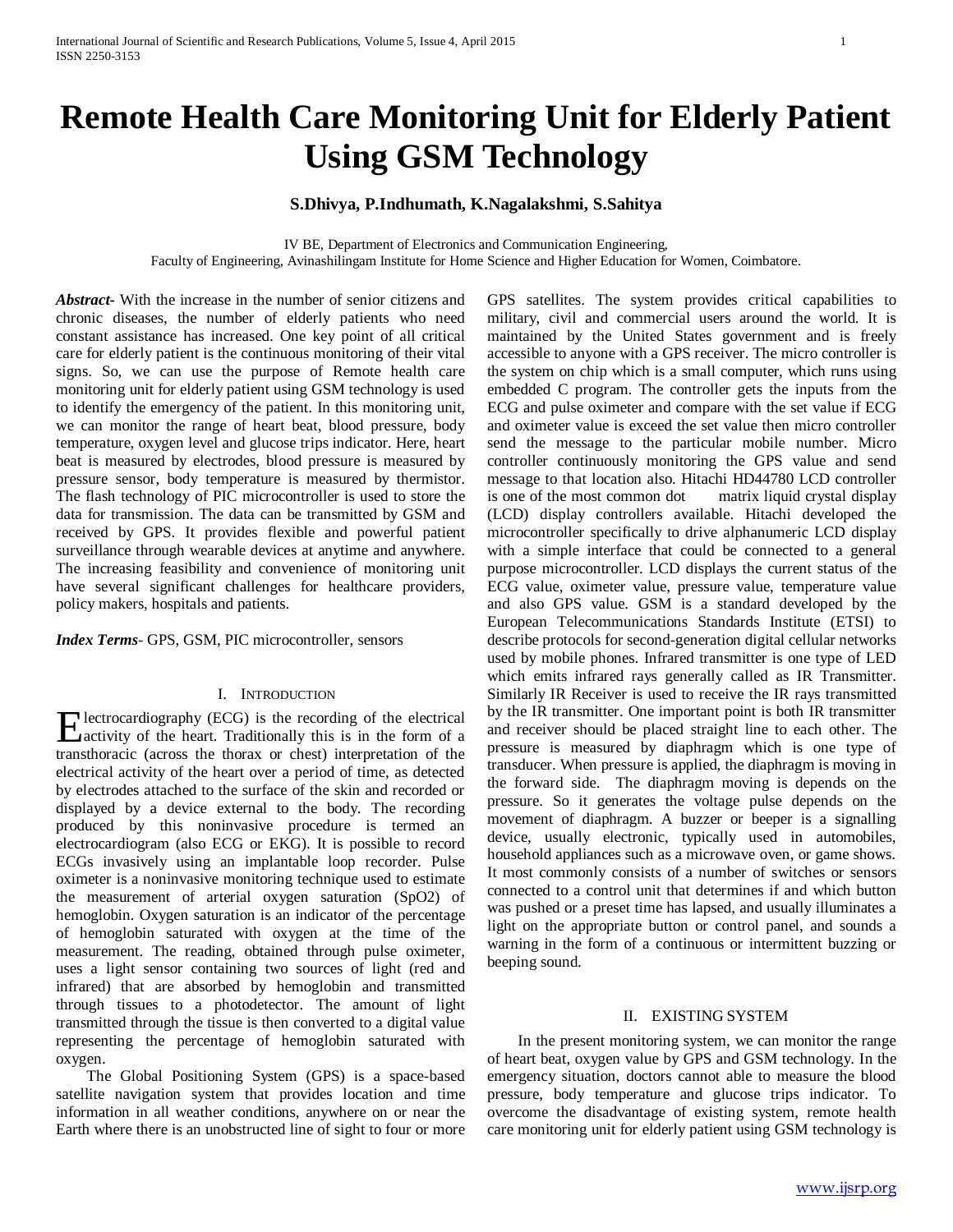International Journal of Scientific and Research Publications, Volume 5, Issue 4, April 2015 2 ISSN 2250-3153

used to provide the blood pressure, body temperature and glucose trips indicator.

# III. PROPOSED SYSTEM

 Remote health care monitoring unit for elderly patient using GSM technology is used to reduce the critical situation of the patient. The objective of this project is the dangerous condition of the patient will be informed to the relatives through sending a message. Heart beat is measured by electrodes, blood pressure is measured by pressure sensor, body temperature is measured by thermistor. The flash technology of PIC microcontroller is used to store the data for transmission. The data can be transmitted by GSM and received by GPS.



**Fig . Block diagram**

#### IV. HARDWARE DESCRIPTION

- PIC microcontroller
- $\triangleright$  ECG
- $\triangleright$  Pulse oximeter<br> $\triangleright$  LCD
- LCD
- $\triangleright$  Keypad
- $\triangleright$  IR sensor<br> $\triangleright$  Temperat
- Temperature sensor
- $\triangleright$  Pressure sensor
- $\triangleright$  Alarm

#### **PIC MICROCONTROLLER:**

 Microcontroller is a general purpose device, which integrates a number of the components of a microprocessor system on to single chip. It has inbuilt CPU, memory and peripherals to make it as a mini computer. A microcontroller combines on to the same microchip.

- $\triangleright$  The CPU core
- $\triangleright$  Memory(both ROM and RAM)
- $\triangleright$  Some parallel digital i/o

Microcontrollers will combine other devices such as:

 $\triangleright$  A timer module to allow the microcontroller to perform tasks for certain time periods.

- $\triangleright$  A serial i/o port to allow data to flow between the controller and other devices such as a PIC or another microcontroller.
- $\triangleright$  An ADC to allow the microcontroller to accept analogue input data for processing.

Microcontrollers are:

- Smaller in size
- Consumes less power
- $\blacktriangleright$  Inexpensive

 Micro controller is a stand alone unit ,which can perform functions on its own without any requirement for additional hardware like i/o ports and external memory. The heart of the microcontroller is the CPU core. In the past, this has traditionally been based on a 8-bit microprocessor unit. For example Motorola uses a basic 6800 microprocessor core in their 6805/6808 microcontroller devices. In the recent years, microcontrollers have been developed around specifically designed CPU cores, for example the microchip PIC range of microcontrollers.

# INTRODUCTION TO PIC **:**

 The microcontroller that has been used for this project is from PIC series. PIC microcontroller is the first RISC based microcontroller fabricated in CMOS (complementary metal oxide semiconductor) that uses separate bus for instruction and data allowing simultaneous access of program and data memory. The main advantage of CMOS and RISC combination is low power consumption resulting in a very small chip size with a small pin count. The main advantage of CMOS is that it has immunity to noise than other fabrication techniques.

#### PIC (16F877):

 Various microcontrollers offer different kinds of memories. EEPROM, EPROM, FLASH etc. are some of the memories of which FLASH is the most recently developed. Technology that is used in PIC16F877 is flash technology, so that data is retained even when the power is switched off. Easy Programming and Erasing are other features of PIC 16F877.

## PIC START PLUS PROGRAMMER:

 The PIC start plus development system from microchip technology provides the product development engineer with a highly flexible low cost microcontroller design tool set for all microchip PIC micro devices. The PIC start plus development system includes PIC start plus development programmer and mplab. The PIC start plus programmer gives the product developer ability to program user software in to any of the supported microcontrollers. The PIC start plus software running under mplab provides for full interactive control over the programmer.

#### **ECG:**

 An electrocardiogram (ECG or EKG, abbreviated from the German *Electrocardiogram*) is a graphic produced by an electrocardiograph, which records the electrical activity of the heart over time. The electrocardiogram does not assess the contractility of the heart. However, it can give a rough indication of increased or decreased contractility.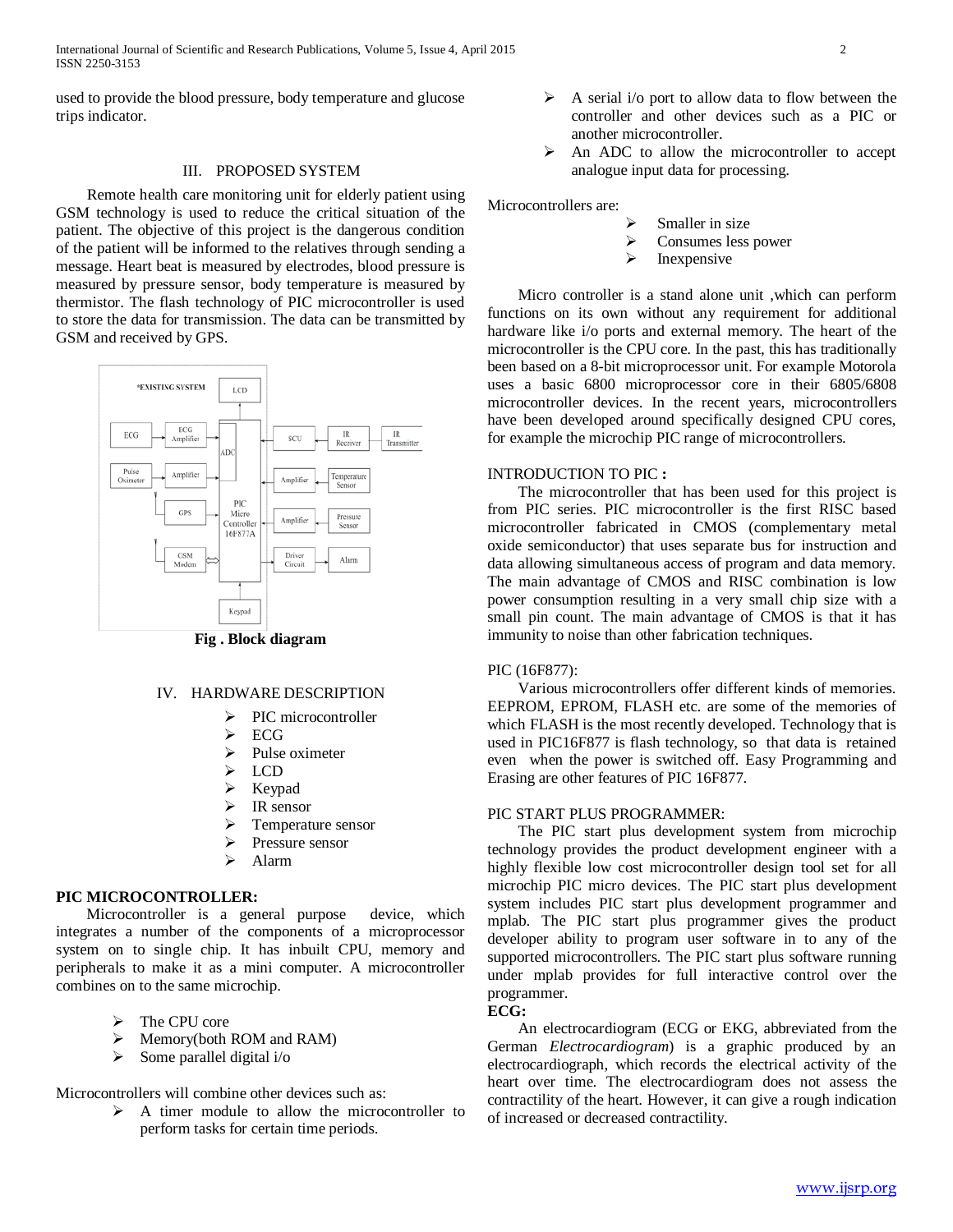#### **PULSE OXIMETER:**

 Pulse oximeter is a noninvasive monitoring technique used to estimate the measurement of arterial oxygen saturation (SpO2) of hemoglobin. Oxygen saturation is an indicator of the percentage of hemoglobin saturated with oxygen at the time of the measurement. The reading, obtained through pulse oximeter, uses a light sensor containing two sources of light (red and infrared) that are absorbed by hemoglobin and transmitted through tissues to a photo detector. The amount of light transmitted through the tissue is then converted to a digital value representing the percentage of hemoglobin saturated with oxygen. . The use of the oximeter's two wavelengths of light is predicated on the following: red and near infrared light readily penetrate tissue, while blue, green, yellow and longer wavelength infrared light are absorbed by tissue and water. Light emitting diodes (LEDs), which reliably emit a specific wavelength of light are widely available at the red and near infrared wavelengths, to use as light sources. Each pulse oximeter probe contains LEDs, which emit two wavelengths of light, (red and near infrared) through a cutaneous vascular bed. The probe is commonly placed on the digits or earlobe. A photo detector on the other side measures the intensity of transmitted light at each wavelength from which oxygen saturation is derived, based on human volunteer data stored in the memory of the oximeter. Red and infrared light transmitted through a tissue bed are measured using the finger or ear as a cuvette containing haemoglobin. Modern pulse oximeters consist of a peripheral probe together with a microprocessor unit displaying a waveform, the oxygen saturation and the pulse rate. The probe is placed on the digit, earlobe or nose. Within the probe are two LEDs, one in the visible red spectrum (660nm) and the other in the infrared spectrum (940nm). The beams of light pass through the tissues to the photo detector. During passage through the tissues some light is absorbed by blood and soft tissues depending on the concentration of haemoglobin. The amount of light absorption at each frequency depends upon the degree of oxygenation of haemoglobin within the tissues.

#### **LCD:**

 LCD (Liquid Crystal Display) screen is an electronic display module and find a wide range of applications. A 16x2 LCD display is very basic module and is very commonly used in various devices and circuits. These modules are preferred over seven segments and other multi segment LEDs. The reasons being: LCDs are economical; easily programmable; have no limitation of displaying special & even custom characters (unlike in seven segments), animations and so on. A 16x2 LCD means it can display 16 characters per line and there are 2 such lines. In this LCD each character is displayed in 5x7 pixel matrix. This LCD has two registers, namely, Command and Data. The command register stores the command instructions given to the LCD. A command is an instruction given to LCD to do a predefined task like initializing it, clearing its screen, setting the cursor position, controlling display etc. The data register stores the data to be displayed on the LCD. The data is the ASCII value of the character to be displayed on the LCD.

#### **KEYPAD:**

 A group of keys in a single printed circuit board is call key pad. These keypads are classified into two types.

- 1) Key pad
- 2) Matrix keypad

#### 1. KEYPAD

 In a keypad it has one or more than one key placed in a PCB. And all the keys are commonly grounded. This is the main difference between normal keypad and matrix keypad. Matrix keypad has maximum 8 number of keys, more than 8 keys cannot be connected because it's not a efficient one. If we need more than 8 keys means, then only we can operate it a matrix keypad.



# **Fig: Keypad**

#### 2. MATRIX KEYPAD:

 Above same keys are connected in a matrix principle it is called as a matrix key pad. This matrix key pad is working with the help of software. Otherwise it cannot work. This key pad is normally 3X3, 4X3, 4X4 like that



**Fig: Matrix keypad**

#### **IR SENSOR:**

 Infrared transmitter is one type of LED which emits infrared rays generally called as IR Transmitter. Similarly IR Receiver is used to receive the IR rays transmitted by the IR transmitter. One important point is both IR transmitter and receiver should be placed straight line to each other. The transmitted signal is given to IR transmitter whenever the signal is high, the IR transmitter LED is conducting it passes the IR rays to the receiver. The IR receiver is connected with comparator. The comparator is constructed with LM 358 operational amplifier. In the comparator circuit the reference voltage is given to Non inverting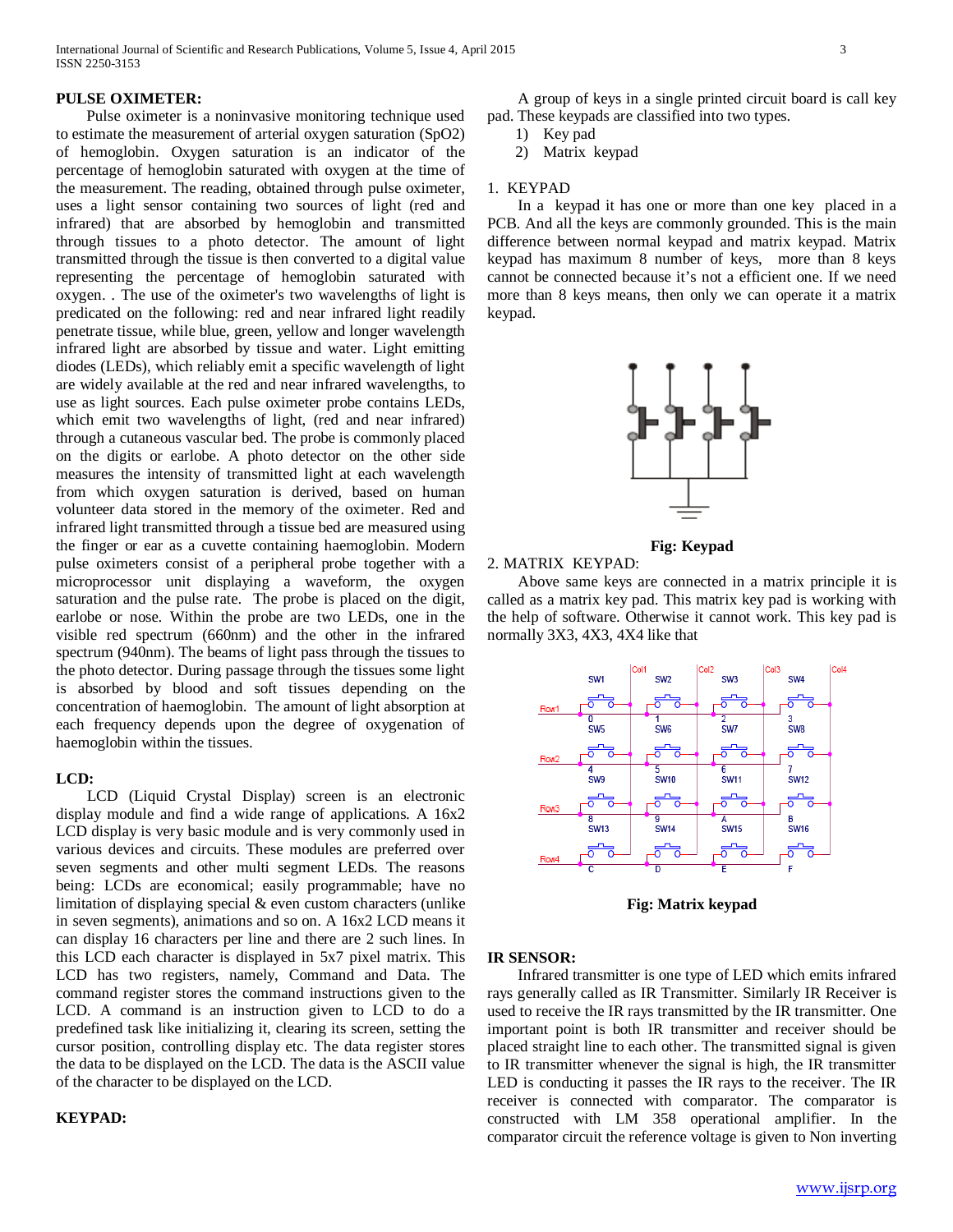input terminal. The inverting input terminal is connected IR receiver. When interrupt the IR rays between the IR transmitter and receiver, the IR receiver is not conducting. So the comparator Non inverting input terminal voltage is higher than inverting input. Now the comparator output is in the range of 0V. This voltage is given to microcontroller and LED will OFF. When IR transmitter passes the rays to receiver, the IR receiver is conducting due to that non inverting input voltage is higher than inverting input. Now the comparator output is +5Volt so the output is given to microcontroller so LED will glow. This circuit is mainly used to for Line tracking and length calculators etc.

## **TEMPERATURE SENSOR:**

 In this circuit, the thermistor is used to measure the temperature. Thermistor is nothing but temperature sensitive resistor. There are two type of thermistor available such as positive temperature co-efficient and negative temperature coefficient. Here we are using negative temperature co-efficient in which the resistance value is decreased when the temperature is increased .

**Potential divider form:**

$$
V_{out} = V_{in} \frac{R_2}{(R_1 + R_2)}
$$

POTENTIAL DIVIDER FORM



 If the R1 and R2 value is equal means the output is half of the Vcc supply. In this circuit output is a variable one. So the output is depending upon the R2 resistance value. Resistance value will be varied depend upon the temperature level. Temperature varied means the resistance value also varied. If resistance value increased means output also increased. The resistance value and output is a directly proportional one. Then the final voltage is given to ADC for convert the analog signal to digital signal. Then the corresponding digital signal is taken to process in microcontroller. The ADC value will increase if the temperature increased. We can measure the temperature only with the help of any controller or processor.

#### **ALARM:**

 A buzzer or beeper is a signalling device, usually electronic, typically used in automobiles, household appliances such as a microwave oven, or game shows. It most commonly consists of a number of switches or sensors connected to a control unit that determines if and which button was pushed or a preset time has lapsed, and usually illuminates a light on the appropriate button or control panel, and sounds a warning in the form of a continuous or intermittent buzzing or beeping sound. Initially this device was based on an electromechanical system which was identical to an electric bell without the metal gong (which makes the ringing noise). The circuit is designed to control the buzzer. The buzzer ON and OFF is controlled by switching transistor (BC 547). The buzzer is connected in the transistor collector terminal. When high pulse (5 Volt) signal is given to base of the transistor, the transistor is conducting and closes the collector and emitter terminal. Hence the buzzer was already getting a volt power supply in the positive terminal. At that time the buzzer gets the negative supply. So the circuit will close and the Buzzer will ON. When low pulse is given to base of transistor, it will turn OFF. So buzzer will also OFF because it doesn't get negative power supply. This type of transistor arrangement is called driver circuit. We cannot connect any load to the Micro-controller output terminals. That is why we need a driver circuit

# **ALARM CIRCUIT**



**Fig: Alarm circuit**

# **PRESSURE SENSOR:**

 The Smart Pressure Device SPD series of pressure sensors are silicon based and encapsulated in modified plastic Dual In Line packages, to accommodate six pins for through-board printed circuit mounting. The sensors come in two distinct types: Gauge and absolute. The gauge type merely measures the pressure with respect to the atmospheric pressure. The absolute type contains a reference vacuum chamber, which is formed on the die during manufacturing. The output voltages of both types are proportional to the pressure that is measured. Various pressure ranges are available. On request, other ranges and encapsulations can be supplied.